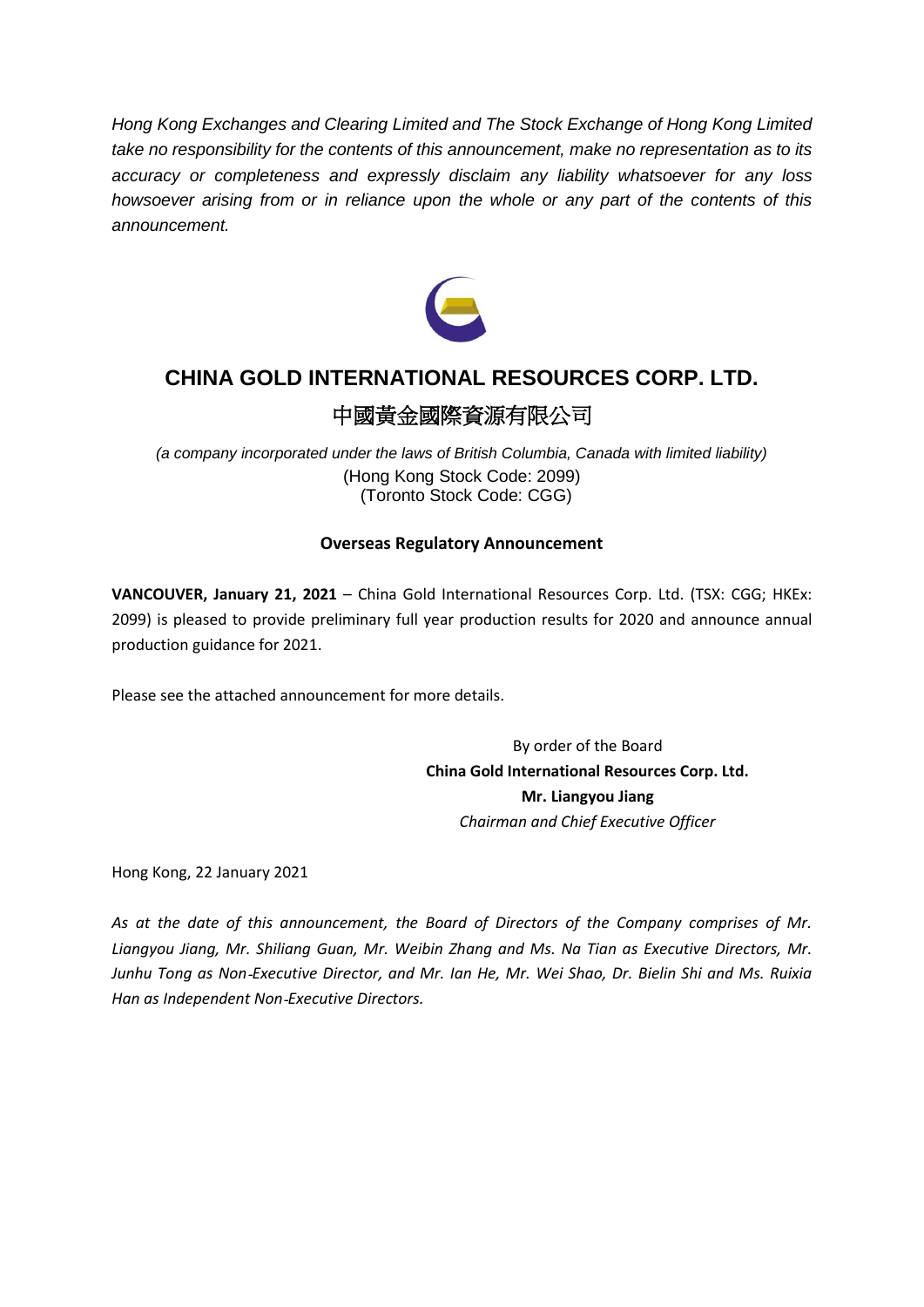

#### **China Gold International Resources Corp. Ltd. Provides Preliminary 2020 Production Results and 2021 Outlook**

VANCOUVER, January 21, 2021 - China Gold International Resources Corp. Ltd. (TSX: CGG; HKEx: 2099) ("China Gold International Resources" or the "Company") is pleased to provide preliminary full year production results for 2020 and announce annual production guidance for 2021.

#### *2020 Preliminary Production Results:*

• The consolidated gold production is approximately 234,700 ounces (approximately 7.3 tonnes), exceeding the 2020 production guidance of 212,000 ounces by about 10%. The copper production is approximately 176 million pounds (approximately 80,000 tonnes), exceeding the 2020 production guidance of 145 million pounds by more than 21%. The above are preliminary results. The actual annual production data shall be released in the 2020 annual financial statements of the Company.

#### *Production Guidance for 2021:*

- The Company anticipates production of approximately 235,000 ounces of gold in 2021.
- The Company anticipates production of approximately 177 million pounds of copper in 2021.

The Company's Chairman and CEO, Mr. Liangyou Jiang, said, "2020 has been a challenging year for the Company due to the volatile market conditions, the impact of Covid-19 pandemic, and the uncertainty with sharp downturn of global economy. However, our management team and staff have overcome all the difficulties and achieved great success by means of improved operational excellence, outstanding HSE management, continuous cost control and risk prevention, resulting in the best annual performance of the Company in the history. The copper production of Jiama Mine reached a historical high, and CSH Mine operated smoothly with the gold production on a consistent high level. The total actual copper and gold production has greatly exceeded the original production guidance. The Company will continue improving its operation in 2021, steadily achieve performance milestones, and create value for our shareholders."

### *Final Year-End 2020 Results:*

The Company expects to report its 2020 annual financial statements by the end of March 2021. In connection with the release, management will hold its annual roadshow event to discuss the Company's year-end results and performance.

\_\_\_\_\_\_\_\_\_\_\_\_\_\_\_\_\_\_\_\_\_\_\_\_\_\_\_\_\_\_\_\_\_\_\_\_\_\_\_\_\_\_\_\_\_\_\_\_\_\_\_\_\_\_\_\_\_\_\_\_\_\_\_\_\_\_